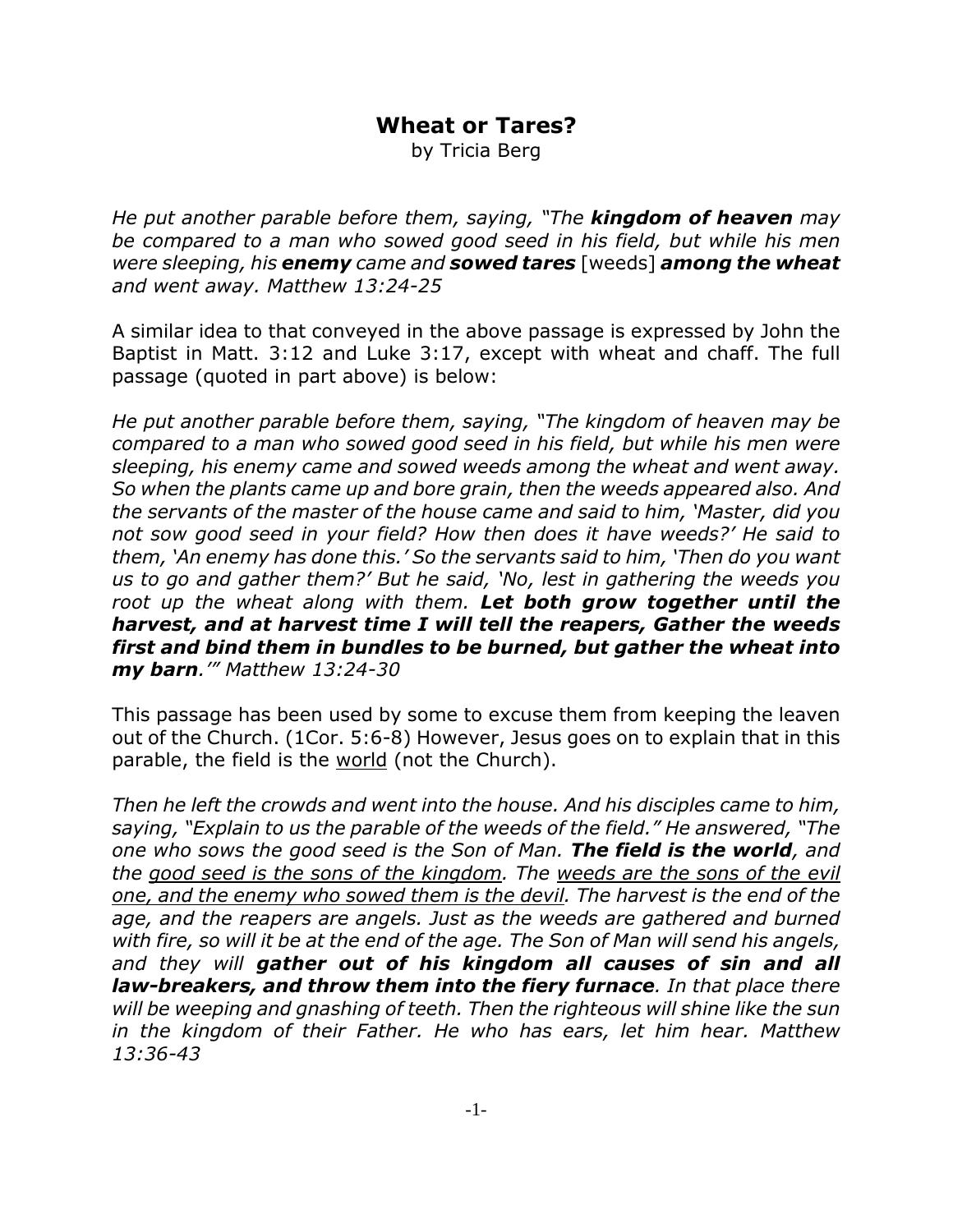Jesus taught another parable with a similar meaning in the same chapter as the Parable of the Sower and the Parable of the Wheat and Tares.

*"Again, the kingdom of heaven is like a net that was thrown into the sea and gathered fish of every kind. When it was full, men drew it ashore and sat down and sorted the good into containers but threw away the bad. So it will be at the end of the age. The angels will come out and <i>separate the evil from the righteous and throw them into the fiery furnace. In that place there will be weeping and gnashing of teeth." Matthew 13:47-50*

We can't tell which people will accept the Gospel and so we shouldn't "count anyone out" when we reach out to the world with the Good News (and needless to say, the Crusades were from the pit of hell!) We bring the message and God saves. Once someone has accepted the message and become a believer, then our task of discipleship begins.

*Go therefore and make disciples of all nations, baptizing them in the name of the Father and of the Son and of the Holy Spirit, teaching them to observe all that I have commanded you. And behold, I am with you always, to the end of the age." Matthew 28:19-20*

It's good and even necessary to welcome people "as they are," but not to encourage them to STAY that way after becoming a new creation in Christ—as was to have happened if they have truly put their faith in Him. (2Cor. 5:17, 2Pet. 1:3-12, Rom. 6:1-4, 2Cor. 6:14-18, 1Cor. 15:33-34, 1Cor. 5:6-7, 13, Psa. 141:4, Psa. 10:3-4, Prov. 21:2)

Wheat and tares may look the same when they are immature, but the difference over time will become obvious. We are meant to begin practicing godliness by His power (which is given by the Holy Spirit in us) as soon as we have come to the knowledge of Him. This is the process of sanctifying (purifying, setting apart in holiness) those who have been justified (declared not guilty, made right with God) by the precious blood of Jesus. He does sanctify as well, but because we live in the sinful world, it is a process to remain clean. (John 13:1-17, John 15:3, Rev. 3:4, Jam. 1:27, 1John 1:5-10)

*His divine power has granted to us all things that pertain to life and godliness, through the knowledge of him who called us to his own glory and excellence, by which he has granted to us his precious and very great promises, so that through them you may become partakers of the divine nature, having escaped from the corruption that is in the world because of sinful desire. For this very reason, make every effort to supplement your faith with virtue, and virtue with*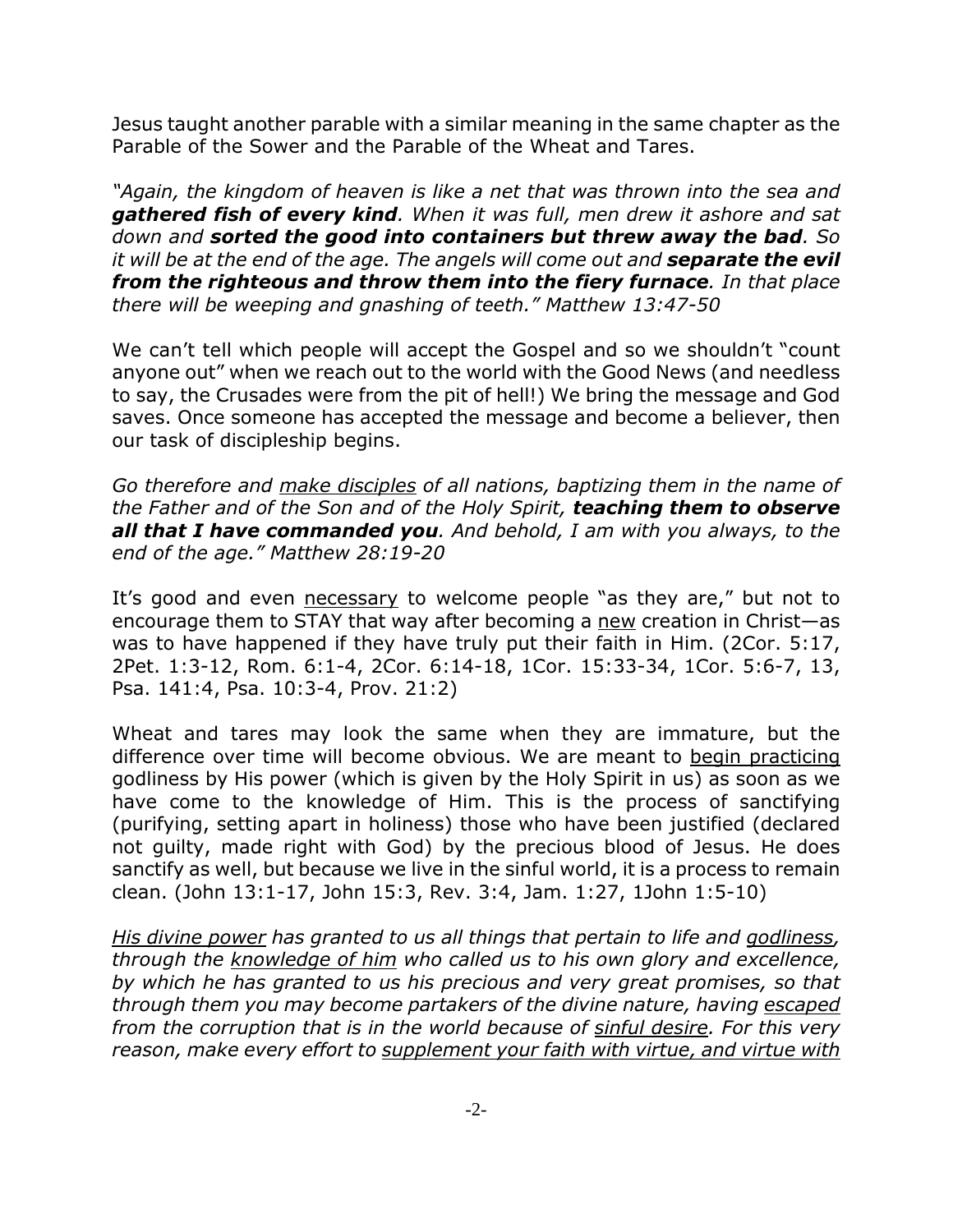*knowledge, and knowledge with self-control, and self-control with steadfastness, and steadfastness with godliness, and godliness with brotherly affection, and brotherly affection with love. For if these qualities are yours and are increasing, they keep you from being ineffective or unfruitful in the knowledge of our Lord Jesus Christ. For whoever lacks these qualities is so nearsighted that he is blind, having forgotten that he was cleansed from his former sins. 2 Peter 1:3-10*

*For the grace of God has appeared, bringing salvation for all people, training us to renounce ungodliness and worldly passions, and to live self-controlled, upright, and godly lives in the present age, waiting for our blessed hope, the appearing of the glory of our great God and Savior Jesus Christ, who gave himself for us to redeem us from all lawlessness and to purify for himself a people for his own possession who are zealous for good works. Declare these things; exhort and rebuke with all authority. Let no one disregard you. Titus 2:11-15*

*But I say, walk by the Spirit, and you will not gratify the desires of the flesh. For the desires of the flesh are against the Spirit, and the desires of the Spirit are against the flesh, for these are opposed to each other, to keep you from doing the things you want to do. But if you are led by the Spirit, you are not under the law. Now the works of the flesh are evident: sexual immorality, impurity, sensuality, idolatry, sorcery, enmity, strife, jealousy, fits of anger, rivalries, dissensions, divisions, envy, drunkenness, orgies, and things like these. I warn you, as I warned you before, that those who do such things will not inherit the kingdom of God. But the fruit of the Spirit is love, joy, peace, patience, kindness, goodness, faithfulness, gentleness, self-control; against such things there is no law. And those who belong to Christ Jesus have crucified the flesh with its passions and desires. Galatians 5:16-24*

A physical structure made by men is not the Church. (1Pet. 2:1-5, Rom. 12:1- 2) Jesus called the Pharisees "white-washed tombs" for going through outward motions of faith, yet remaining filthy inside their hearts. (Matt. 23:25-28, Mark 7:14-23, Mark 7:6-9, Isa. 29:13) We are not called to fill up man-made buildings with TARES: people who **continue** in unbelief after hearing the Good News, or anyone who refuses to change (mature) but merely enjoys the company and rituals practiced by believers. Doing so will only end up corrupting those around them. It is for the protection of the rest of the crop that the tares must not be allowed to take root and, as weeds tend to do, take over. It is also important for weeds to know that they are weeds. People who think they have salvation by process of association with true believers, or for whatever other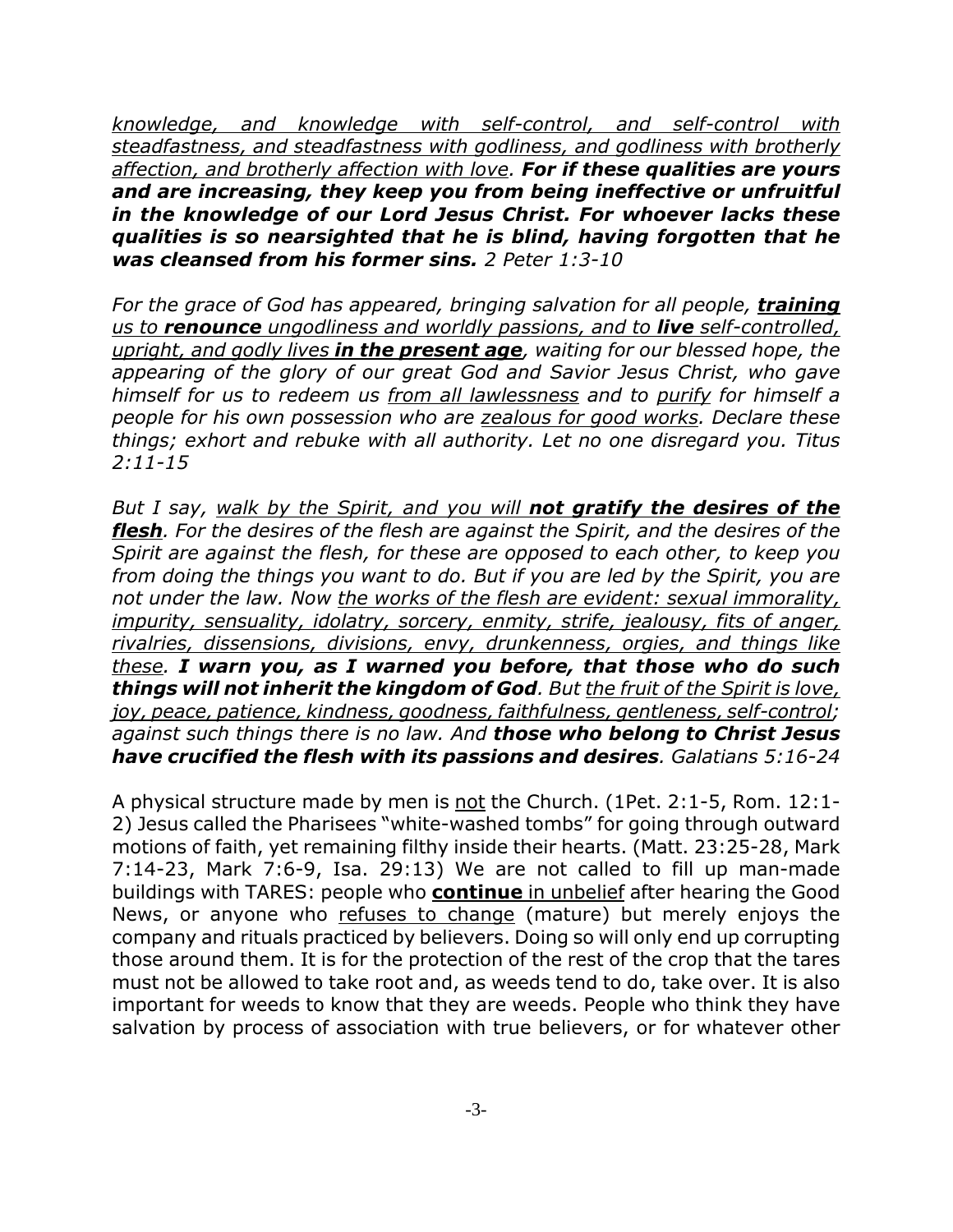unbiblical reason, are unprepared to meet their maker but they don't know it!. (1Cor. 5:4-5, Matt. 22:11-14)

When you pull up a weed, often a plant near it may come up with it because the roots are intertwined. God doesn't rip us out of the world. He CALLS us to separate from it and lets us CHOOSE who we love most. (Matt. 10:37-38, 1John 2:15-17) Those who "have an ear" listen to His prompting them through hearing the word and His Spirit within them to OBEY, out of LOVE. They willingly give up things (and people if necessary) that pull or push them away from God. John said that whoever still makes a practice of sinning after claiming to come to know Jesus is lying. (That is not the same thing as slipping, getting back up and making every effort to heed and walk with the Spirit. Heb. 12:1-2, Heb. 12:11-17, 1Cor. 9:24-27)

*Do not be unequally yoked with unbelievers. For what partnership has righteousness with lawlessness? Or what fellowship has light with darkness? What accord has Christ with Belial? Or what portion does a believer share with an unbeliever? What agreement has the temple of God with idols? For we are the temple of the living God; as God said, "I will make my dwelling among them and walk among them, and I will be their God, and they shall be my people. Therefore go out from their midst, and be separate from them, says the Lord, and touch no unclean thing; then I will welcome you, and I will be a father to you, and you shall be sons and daughters to me, says the Lord Almighty." 2 Corinthians 6:14-18*

*Everyone who makes a practice of sinning also practices lawlessness; sin is lawlessness. You know that he appeared in order to take away sins, and in him there is no sin. No one who abides in him keeps on sinning; no one who keeps on sinning has either seen him or known him. Little children, let no one deceive you. Whoever practices righteousness is righteous, as he is righteous. Whoever makes a practice of sinning is of the devil, for the devil has been sinning from the beginning. The reason the Son of God appeared was to destroy the works of the devil. No one born of God makes a practice of sinning, for God's seed abides in him, and he cannot keep on sinning because he has been born of God. By this it is evident who are the children of God, and who are the children of the devil: whoever does not practice righteousness is not of God, nor is the one who does not love his brother. 1 John 3:4-10*

*My little children, I am writing these things to you so that you may not sin. But if anyone does sin, we have an advocate with the Father, Jesus Christ the righteous. He is the propitiation for our sins, and not for ours only but also for*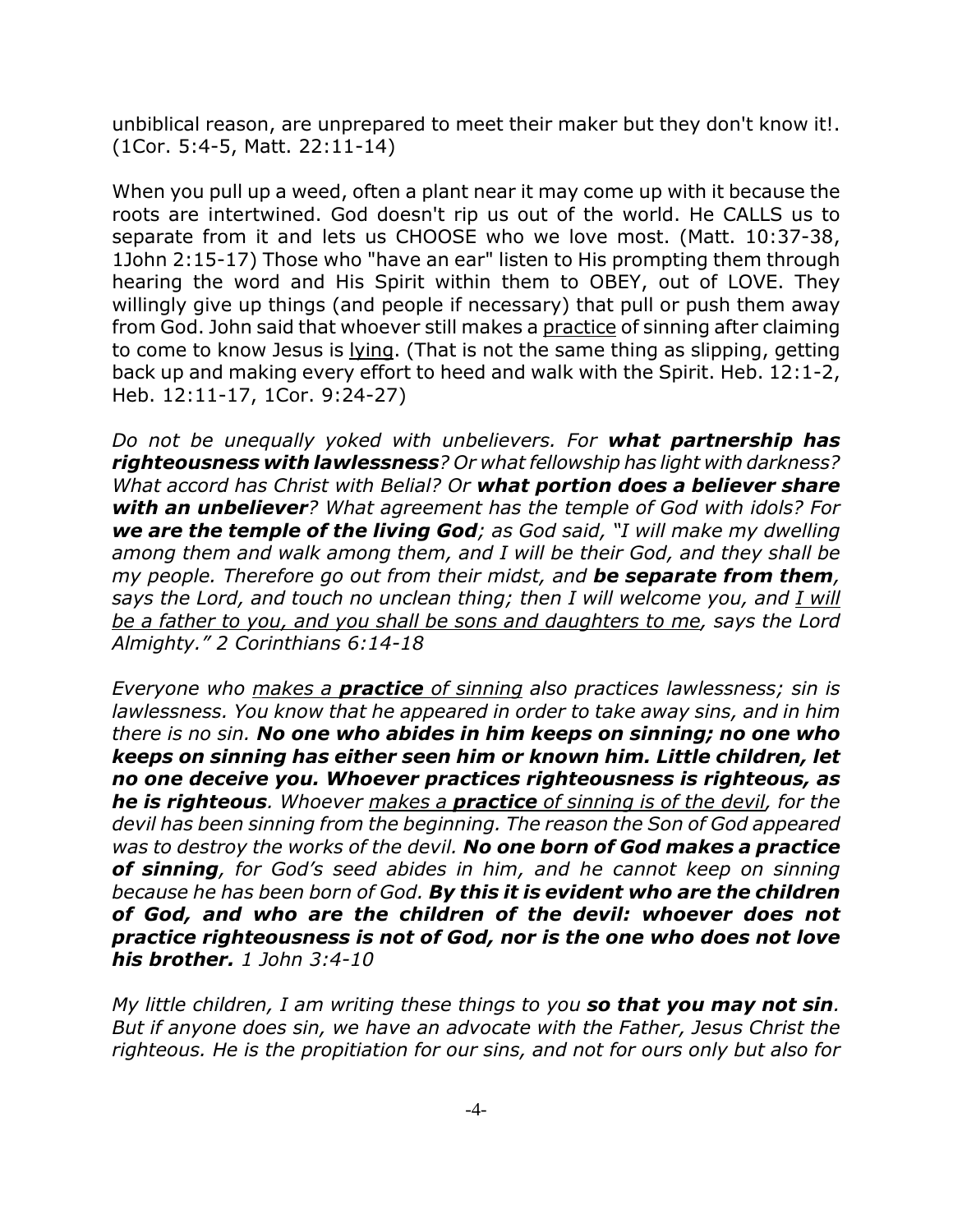*the sins of the whole world. And by this we know that we have come to know him, if we keep his commandments. Whoever says "I know him" but does not keep his commandments is a liar, and the truth is not in him, but whoever keeps his word, in him truly the love of God is perfected. By this we may know that we are in him: whoever says he abides in him ought to walk in the same way in which he walked. 1 John 2:1-6*

*Therefore, brothers, be all the more diligent to confirm your calling and election, for if you practice these qualities you will never fall. For in this way there will be richly provided for you an entrance into the eternal kingdom of our Lord and Savior Jesus Christ. Therefore I intend always to remind you of these qualities, though you know them and are established in the truth that you have. I think it right, as long as I am in this body, to stir you up by way of reminder, since I know that the putting off of my body will be soon, as our Lord Jesus Christ made clear to me. And I will make every effort so that after my departure you may be able at any time to recall these things. 2 Peter 1:10-15* (Also see 2Pet. 1:3-10 above.)

The Church is a body of called-out (of the world and into Christ) believers. (John 15:18-19, Jam. 4:4-10, Gal. 3:27 - also see Rom. 6:3, Matt. 3:11, John 6:63) He called us to make disciples, which are followers, teaching them to OBEY His commands. (Matt. 28:19-20, John 8:31-36) His commands are not burdensome, because we love Him. (1John 5:3) He has removed the yoke of the letter of the law from us and placed His Spirit in us, giving us a new command. (Matt 11:28-30, Acts 15:10-11, 19-20, Rom. 7:6, Rom. 8:2, Eph. 2:8-10 - v. 10 is not to be ignored...our "works" include refraining from evil as well as doing good deeds from a pure heart. For context and relationship to Acts 15, read all of Eph. 2:1-22.)

*A new commandment I give to you, that you love one another: just as I have loved you, you also are to love one another. By this all people will know that you are my disciples, if you have love for one another." John 13:34-35*

*Likewise, my brothers, you also have died to the law through the body of Christ, so that you may belong to another, to him who has been raised from the dead, in order that we may bear fruit for God. For while we were living in the flesh, our sinful passions, aroused by the law, were at work in our members to bear fruit for death. But now we are released from the law, having died to that which held us captive, so that we serve in the new way of the Spirit and not in the old way of the written code. Romans 7:4-6*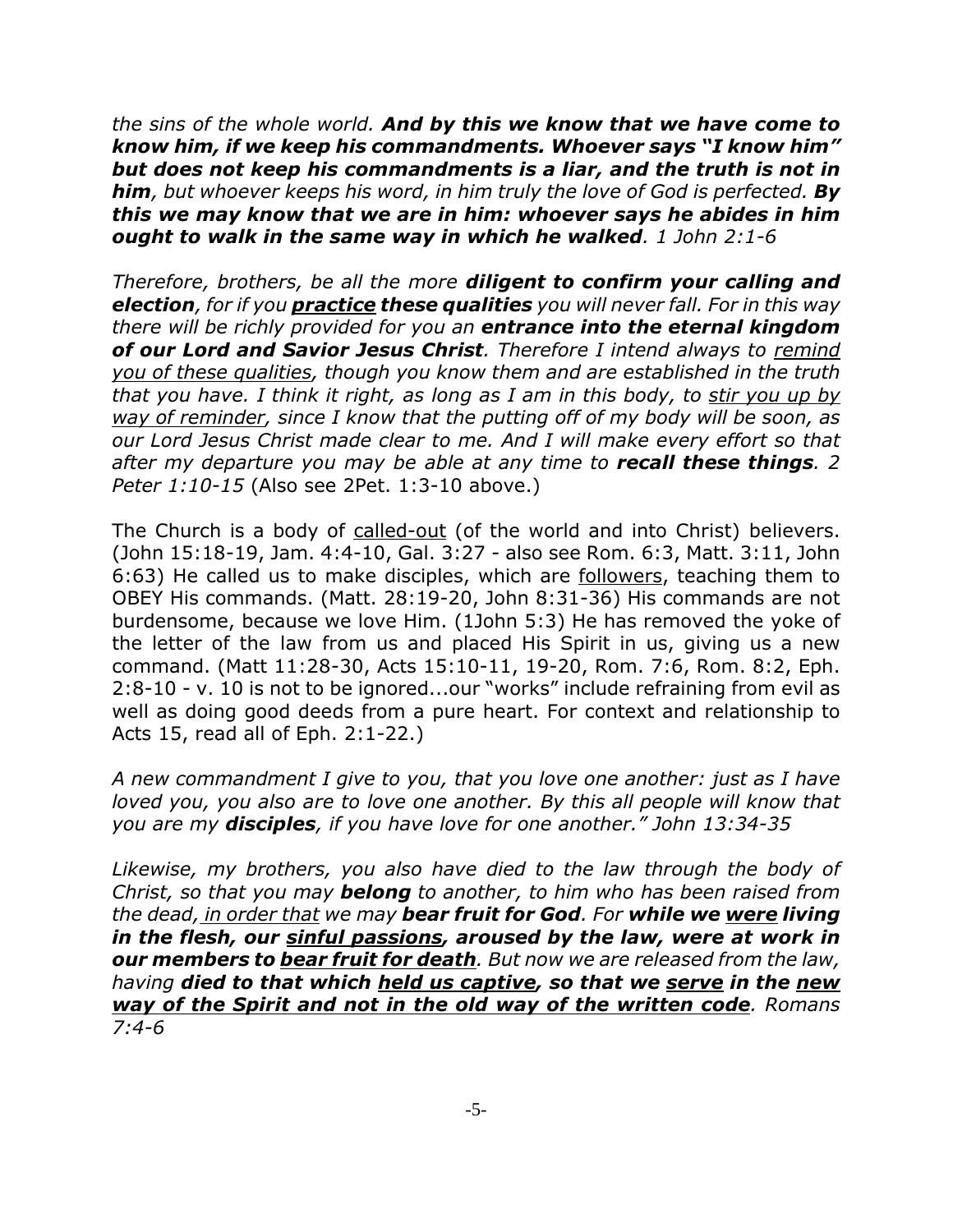We are absolutely to forgive others when they sin against us, and our aim in the Church is to RESTORE the repentant sinner to fellowship. (Matt. 18:21-35, 2Cor. 2:6-11) However, the Church IS to judge believers for SIN (1Cor. 5:13, Matt. 7:5, Matt. 18:15-17), but without partiality and not by appearances (Matt. 22:16, John 7:24, 1Tim. 5:21, Jam. 2:1, 9), and is NOT to judge things that are matters of freedom—preferences about various things that are not sin (Rom. 14:1-23, Gal. 5:13, Col. 2:8-23) and in how to individually serve God (1Cor. 4:1-21, 1Cor. 12:1-31). We are also not to be hypocritical by picking at the little sins of others while ignoring our own bigger sins, or doing the same sins as we judge others for. (Matt. 7:1-29 - context is so important!, Rom. 2:1-24)

It seems like the answer in many churches today (especially the larger ones) is just to not deal with anyone's sins in favor of "mercy triumphs judgment" (Jam. 2:13 - but Jam. 2:12, the verse before it says that we will be judged by how we chose to use our freedom) and "love covers a multitude of sins" (1Pet. 4:8 - the verse before it says to be self-controlled and sober-minded), but then the whole lump gets leavened. (1Cor. 5:6-8)

Many falsely teach that God no longer "sees" our sin. (Proven false in Acts 5:1-11) Immature believers trust other believers who have been in the Church for a long time (who should have matured over time - 1Cor. 3:1-3), and look to them as examples. (Titus 2:1-10) If their version of "love" they are taught is to "never judge" anything, then "babes in Christ" may be misled into thinking that their sin is acceptable to God. (1Cor. 5:3-5, Eph. 5:6, 1John 3:7, Jam. 1:13-16) We were never told we had to choose between truth and love. (Eph. 4:15-16 - the chapter is about not being led astray, but growing up into Christ and leaving behind our old self and the ways of the unbelieving Gentiles.) (Rom. 13:13-14, Gal. 5:16, Rom. 12:9) The Holy Spirit is also the Spirit of truth. (John 14:15-17)

The solution to this problem, I think, has always been that if we are truly saved, then the desire to please God will be placed inside of us by the Holy Spirit, and we'll "police" ourselves (with His help—He is the Helper, after all - John 14:15-24, and the help of other believers - Gal. 6:1-2, Heb. 10:24-25, Col. 3:16). (1Cor. 11:29-32, 2Cor. 13:5, Phil. 2:12-16, Eph. 4:17-32, Rom. 8:9—many believers love Rom. 8:1, 8:31-35, 8:37-39, but they like to skip over the rest, and often take the latter part of the chapter out of context—it's encouragement to withstand suffering caused by external sources, not reassurance that God is pleased with deliberate sin by believers.) Jesus said "go, and sin no more." (John 5:14, 8:10-11 - note this woman was an adulterer, not a prostitute; and the man should also have been brought into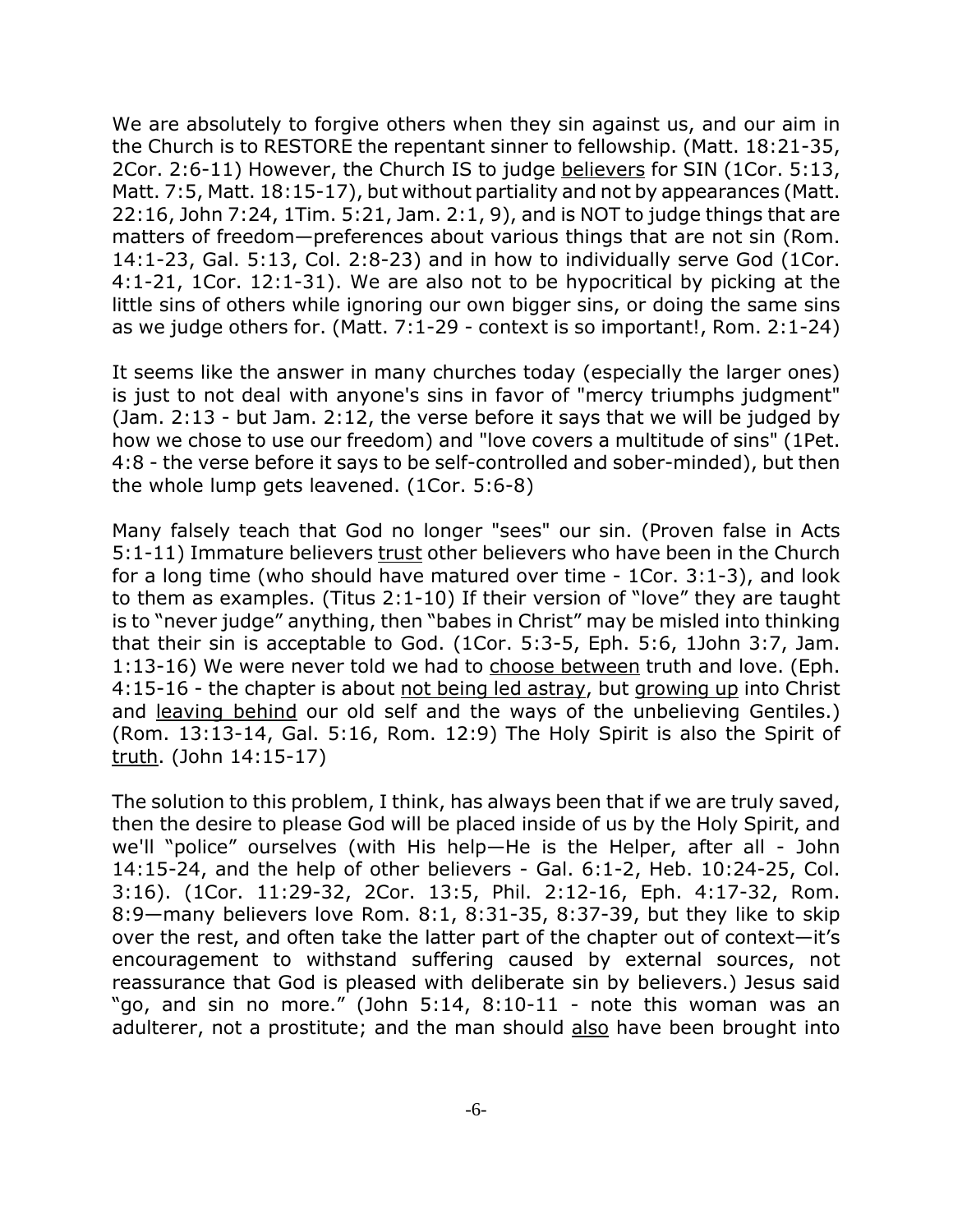judgment according to Lev. 20:10 and Deut. 22:22. It's a sign of those times that they were not doing as they were instructed to do.)

Sometimes believers say "God knows my heart" as a reason why they don't have to give up their sin in order for Him "to know they love Him." Jesus said the heart is wicked inside and what comes out of it defiles us. (Matt. 15:18-19) If we're not willing to struggle against sin (Heb. 12:4) and rely on Him and our love for Him to help us overcome (2Cor. 5:14-15, 1John 5:2-5, Matt. 26:41, 1Cor. 10:13), then we love our sin more than Him. (John 14:23-24) That's incredibly sad! Jesus willingly suffered HORRIFICALLY on our behalf. (Isa. 52:13-53:12, John 10:17-18, 2Cor. 5:21)

We're not even to love our family, let alone evil things that He hates, more than God. (Matt. 10:37-39, 1Thess. 5:22, 2Tim. 2:19-22) In the Old Testament, High Priest Aaron's sons defiled the temple by offering unauthorized fire and were destroyed by God for it. Aaron understood that God is righteous and accepted it. (Lev. 10:1-3) High Priest Eli's sons were also consigned to die for defiling the temple, and Eli along with them for not stopping them. (1Sam. 2:12-17, 22-25, 27-34, 1Sam. 3:10-18) In this age, WE are the temple and God has not changed such that He no longer minds it being defiled, even though no one has been struck dead for doing so. (1Cor. 6:9-20, 1Cor. 3:16- 18, Heb. 3:5-6, Eph. 2:19-22) He is STILL holy and His expectations of and desires for us haven't changed, either. (Rev. 22:10-15)

*As obedient children, do not be conformed to the passions of your former ignorance, but as he who called you is holy, you also be holy in all your conduct, since it is written, "You shall be holy, for I am holy." And if you call on him as Father who judges impartially according to each one's deeds, conduct yourselves with fear throughout the time of your exile, knowing that you were ransomed from the futile ways inherited from your forefathers, not with perishable things such as silver or gold, but with the precious blood of Christ, like that of a lamb without blemish or spot. 1 Peter 1:14-19*

*Husbands, love your wives, as Christ loved the church and gave himself up for her, that he might sanctify her, having cleansed her by the washing of water with the word, so that he might present the church to himself in splendor, without spot or wrinkle or any such thing, that she might be holy and without blemish. In the same way husbands should love their wives as their own bodies. He who loves his wife loves himself. For no one ever hated his own flesh, but nourishes and cherishes it, just as Christ does the church, because we are members of his body. "Therefore a man shall leave his father and mother and hold fast to his wife, and the two shall become one*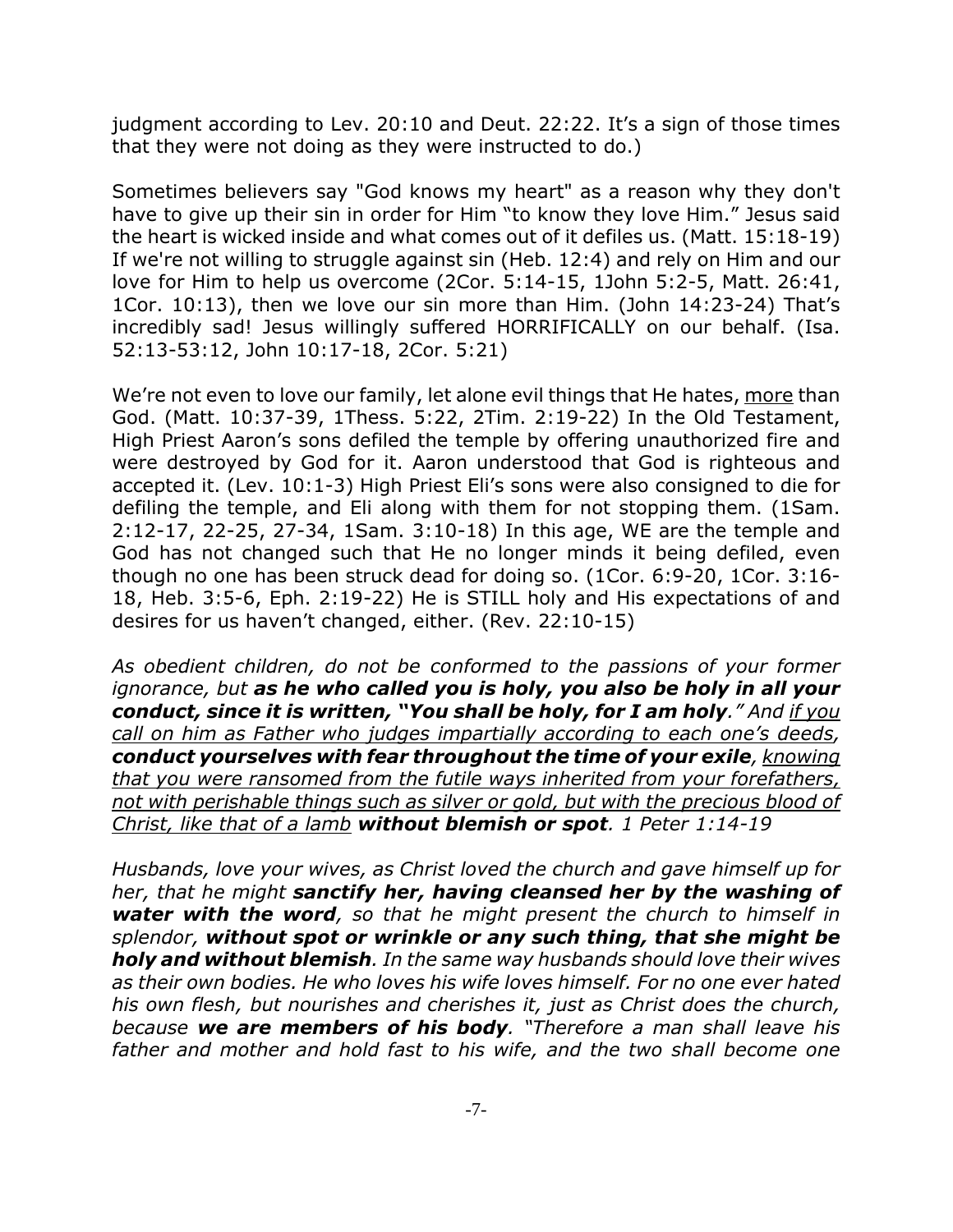*flesh." This mystery is profound, and I am saying that it refers to Christ and the church. However, let each one of you love his wife as himself, and let the wife see that she respects her husband. Ephesians 5:25-33* (also 1Cor. 6:12-20)

If we don't even have any desire to please God, then we don't need reassurance that all is well—we need to wake up! (1Cor. 15:33-34, 2Cor. 5:15, 1John 1:5-2:6, 1John 2:28-29, 1John 3:4-10, 1Thess. 5:5-11, Rev. 2:12-29, Rev. 3:1-6, Rev. 3:14-22) Holding up the mirror of God's word is no more "unloving" than a smoke alarm sounding a warning (but we are gentle not harsh when correcting one another). (1Cor. 13:1-7, 2Tim. 2:25-26, Jam. 5:19-20, Matt. 5:1-16, 1Cor. 4:21, 2Cor. 10:1-7, Eph. 4:1-3, Phil. 4:5, Gal. 6:7-9, 1Tim. 6:11-12, Titus 3:1-11, Jam. 1:22-27, Jam. 3:17, 1Pet. 3:14-17, Col. 3:12-15 - surrounded by exhortations to live for Christ and to help each other to do so.) We've all heard the saying: "It's not what you say, it's how you say it." That is true in the case of handling sin in the Church, but not to the extent that all sin is redefined as "not sin."

*Brothers, if anyone is caught in any transgression, you who are spiritual should restore him in a spirit of gentleness. Keep watch on yourself, lest you too be tempted. Bear one another's burdens, and so fulfill the law of Christ. Galatians 6:1-2*

The fruit of the Spirit is produced by Him, so if that fruit is absent, then that's not a good sign. (Gal. 5:22-26, Eph. 5:9-12, Phil. 1:9-11, Heb. 12:11, Jam. 3:18, John 3:3-8, Rom. 8:9) Instead of reassurance that they are "good" with God, professed believers who love their sins more than their LORD and Savior need to be jolted out of complacency so they can prepare for Jesus' return by getting extra oil to top off the supply in their lamps that has dwindled while they were slumbering—NOW, so that they won't be on the wrong side of the door when Jesus closes it. (Matt. 25:1-13, Matt. 24:46-51, Luke 21:34-36, Mark 4:18-19, Psa. 119:105, Rom. 10:17, Luke 13:22-30, Rev. 4:1, Rev. 3:7- 8, Isa. 22:22)

We can't judge the hearts of others, but each believer should be encouraged to consult the Holy Spirit for a "status check" like King David did. (Psa. 139:23-24, John 2:24-25, Gen. 6:5, 1Cor. 4:4-5) Some will be saved "as through the fire" with no further reward (1Cor. 3:13-18), and some will be called least in the kingdom. (Matt. 5:19) Some will be denied entry. (Matt. 7:21-29, Luke 13:22-30, Matt. 25:1-13, Matt. 25:30, Heb. 12:14-17, Matt. 5:8, John 3:3-8, 2Cor. 7:1, Eph. 5:5, 1Thess. 4:2-8, Rev 21:27, Rev. 22:15)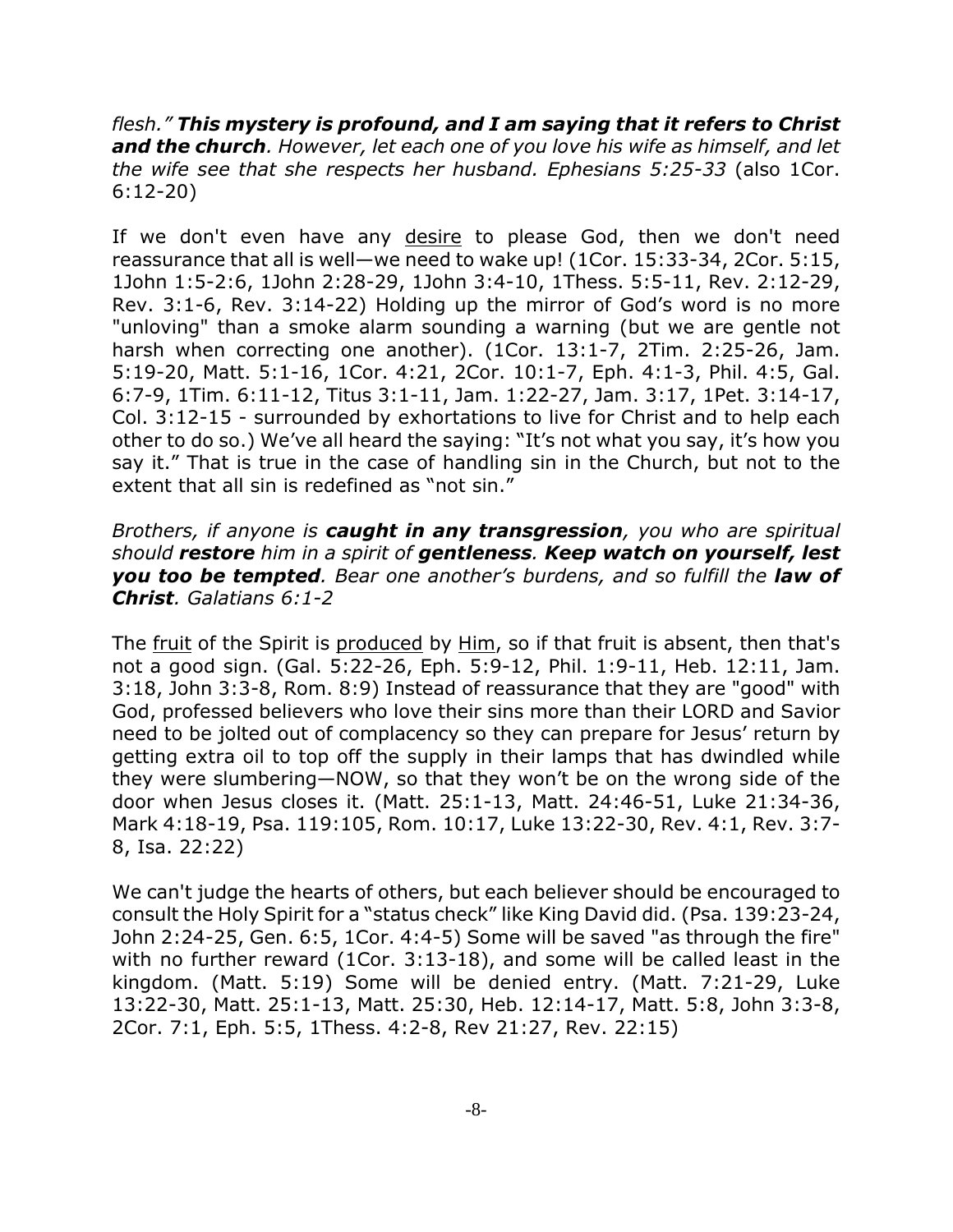So I agree 100% that pointing fingers and deluding ourselves into thinking we're perfect is wrong, but we're not authorized to give people permission to sin or make excuses for them as to why it's okay, etc. (1Pet. 2:16) That's not the same as forgiving someone who sins against us. (Matt. 18:21-35) It helps to remember that anyone (including ourselves) who doesn't receive discipline from the Lord is illegitimate. He told us not to try to escape it, but to view it as a good thing, because it IS for our good. (Heb. 12:3-13, Rom. 8:28, Rev. 3:19) These days, it seems like children receive less and less discipline and it shows, but thankfully, God doesn't change with the times or shirk His responsibilities.

People who think that they're being merciful by giving others a license to do things that God said not to do are NOT being loving. That is about as "loving" as letting kids play in the street, on the train tracks, on the edge of a cliff, in a tiger cage—you get the idea. I have to interject here that neither is it appropriate for anyone to try to persuade Christians to give up their freedom in Christ and revert to the Mosaic law with its ceremonial rituals, etc. (Col. 2:16-23, Gal. 4:8-5:16, Col. 2:18) And hatred of anyone (sin is not a person, it's an action), foul language, violence, etc. by the children of God does not glorify Him. (1Pet. 3:8-17, 1Pet. 2:11-16, 2Tim. 2:22-26)

Every Christian would do well to do their own in-depth study so they can realize the unimaginable privilege that God has granted us and what He expects from us. (1Cor. 9:23-27, Phil. 3:7-20, Eph. 5:1-21, 2Tim. 2:3-7, 1Tim. 4:7-9, Heb. 12:1-2, 2Tim. 3:12-17, 2Tim. 4:8, 1Pet. 1:6-21, 1Pet. 4:1-19, 1Pet. 5:6-11, 2Pet. 1:3-12, 3John 1:11, Rev. 2:10, Rev. 3:11) This is no small thing to be taken lightly. (Heb. 6:4-12, Heb. 10:26-39) The choices we make now have eternal consequences. We need to exercise self-control and learn from Esau's example NOT to put temporary, worldly things ahead of our inheritance. (Heb. 12:14-17, 28-29, Jam. 1:12, 1Cor. 6:9-20, Gal. 5:19-21, Eph. 5:5-6, Rev. 21:8, Rev. 22:15) We need to value eternal things more than temporary ones. (Matt. 6:19-34)

*See that you do not refuse him who is speaking. For if they did not escape when they refused him who warned them on earth, much less will we escape if we reject him who warns from heaven. At that time his voice shook the earth, but now he has promised, "Yet once more I will shake not only the earth but also the heavens." This phrase, "Yet once more," indicates the removal of things that are shaken—that is, things that have been made—in order that the things that cannot be shaken may remain. Therefore let us be grateful for receiving a kingdom that cannot be shaken, and thus let us offer to God acceptable worship, with reverence and awe, for our God is a consuming fire. Hebrews 12:25-29*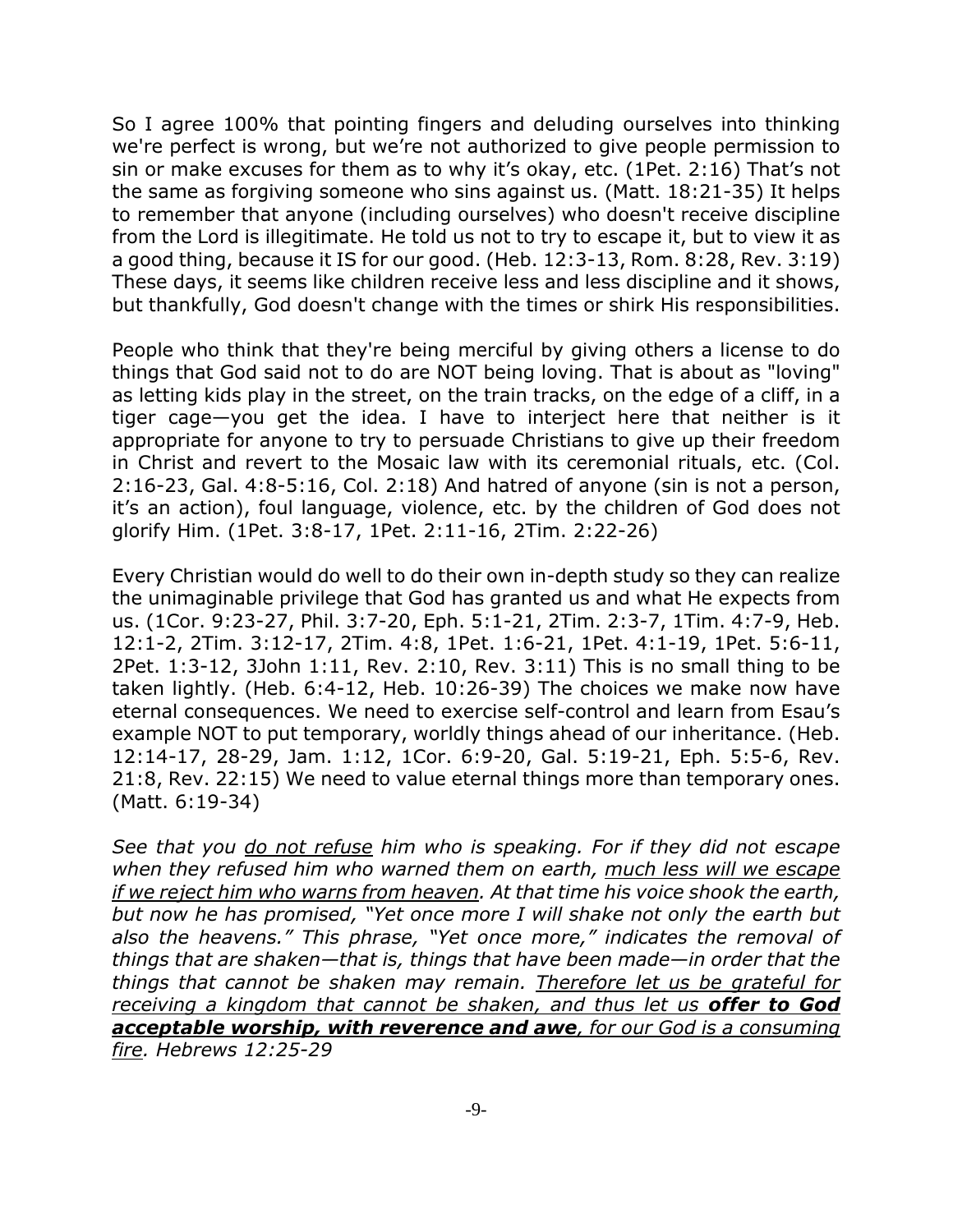There are MANY warnings for us as believers throughout the Bible telling us that we must endure in order to receive the promised inheritance. (Rev. 2:1-3:22, 1Cor. 15:2, Phil. 2:14-16, Heb. 3:6, 3:14, Heb. 4:14, Heb. 6:18, Heb. 10:23) That promise was made to those who love God (1Cor. 2:9), which was defined as those who obey His commands. (Matt. 22:34-40, Matt. 7:12, Rom. 13:8-10, Jam. 1:25, Jam. 2:8, 12, 1Pet. 4:3-5, 1Thess. 4:3-8, John 13:34-35, John 15:8-14, 1John 3:16-18, 1John 3:23-24, 1John 4:7-12, 2John 1:5-6)

*You, however, have followed my teaching, my conduct, my aim in life, my faith, my patience, my love, my steadfastness, my persecutions and sufferings that happened to me at Antioch, at Iconium, and at Lystra—which persecutions I endured; yet from them all the Lord rescued me. Indeed, all who desire to live a godly life in Christ Jesus will be persecuted, while evil people and impostors will go on from bad to worse, deceiving and being deceived. But as for you, continue in what you have learned and have firmly believed, knowing from whom you learned it and how from childhood you have been acquainted with the sacred writings, which are able to make you wise for salvation through faith in Christ Jesus. All Scripture is breathed out by God and profitable for teaching, for reproof, for correction, and for training in righteousness, that the man of God may be complete, equipped for every good work. 2 Timothy 3:10-17*

*We ought always to give thanks to God for you, brothers, as is right, because your faith is growing abundantly, and the love of every one of you for one another is increasing. Therefore we ourselves boast about you in the churches of God for your steadfastness and faith in all your persecutions and in the afflictions that you are enduring. 2 Thessalonians 1:3-4*

*Only let your manner of life be worthy of the gospel of Christ, so that whether I come and see you or am absent, I may hear of you that you are standing firm in one spirit, with one mind striving side by side for the faith of the gospel, and not frightened in anything by your opponents. This is a clear sign to them of their destruction, but of your salvation, and that from God. For it has been granted to you that for the sake of Christ you should not only believe in him but also suffer for his sake, engaged in the same conflict that you saw I had and now hear that I still have. Philippians 1:27-30*

People who cave into the unenlightened demands of the world and blend in it are NOT persecuted, are they? (Matt. 5:10-16) Overcoming IS by His power, but He doesn't FORCE us to obey Him any more than He forced us to believe in Him. (Titus 2:11-15) We yield to His will out of love, gratitude and healthy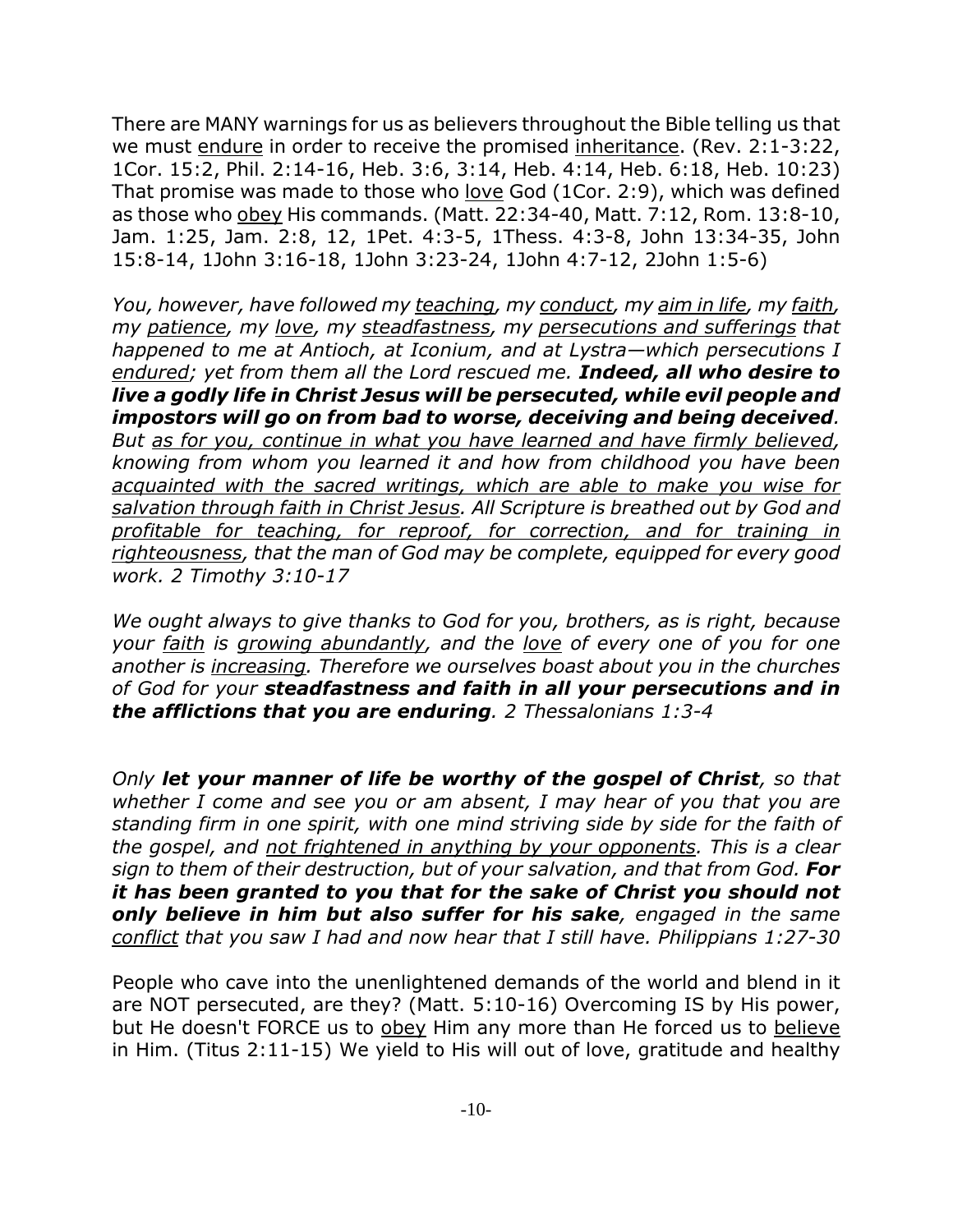respect. (Psa. 111:10, Acts 2:36, Psa. 110:1-7, Heb. 1:1-14) He ALONE is worthy of ALL we could ever give of ourselves. So again, if we go beyond the text to add rules or to take them away, we are not doing anyone a favor. (1Cor. 4:6, 2John 1:6-11, Rev. 22:18-19)

This isn't about becoming perfect of our own power or condemning others when they slip, but of practicing a way of life *more and more as we grow in Christ* rather than practicing the things that we did out of ignorance *before we were saved*. (1Thess. 4:1-12, 1Pet. 1:14-19, Rom. 6:20-22, Eph 4:17-24) Let's be wise to good and innocent as to evil. Let's not listen to the TARES sown by the ENEMY (or the wolves in sheep's clothing) when it comes to how to please God. (Matt. 13:24-30, John 8:44, Heb. 13:1-18, 2Pet. 3:1-18, Jude 1:3-23, 2Pet 2:1-22, 2Tim. 3:1-9, Act 20:25-35, John 10:7-16, 1Tim. 6:20-21, 2Tim. 4:1-4)

*I appeal to you, brothers, to watch out for those who cause divisions and create obstacles contrary to the doctrine that you have been taught; avoid them. For such persons do not serve our Lord Christ, but their own appetites, and by smooth talk and flattery they deceive the hearts of the naive. For your obedience is known to all, so that I rejoice over you, but I want you to be wise as to what is good and innocent as to what is evil. Romans 16:17-19*

*Brothers, join in imitating me, and keep your eyes on those who walk according to the example you have in us. For many, of whom I have often told you and now tell you even with tears, walk as enemies of the cross of Christ. Their end is destruction, their god is their belly, and they glory in their shame, with minds set on earthly things. Philippians 3:17-19*

Written by Tricia Berg, (January 2018, updated June 2018), 12 pp. inc. digital scrapbook layout. If you have been blessed by this article, you are free to share but do not claim as your own or sell, and do not make modifications and attribute them to me. You can download as many free pdf devotional articles as you wish from my blog: http://layoutfortoday.blogspot.com/ (The most recent articles are at the bottom of the page after you click on the "free pdf downloads" tab at the top of the page.) You can also read this article there, where the Bible verses should pop up when you hover over the cites.